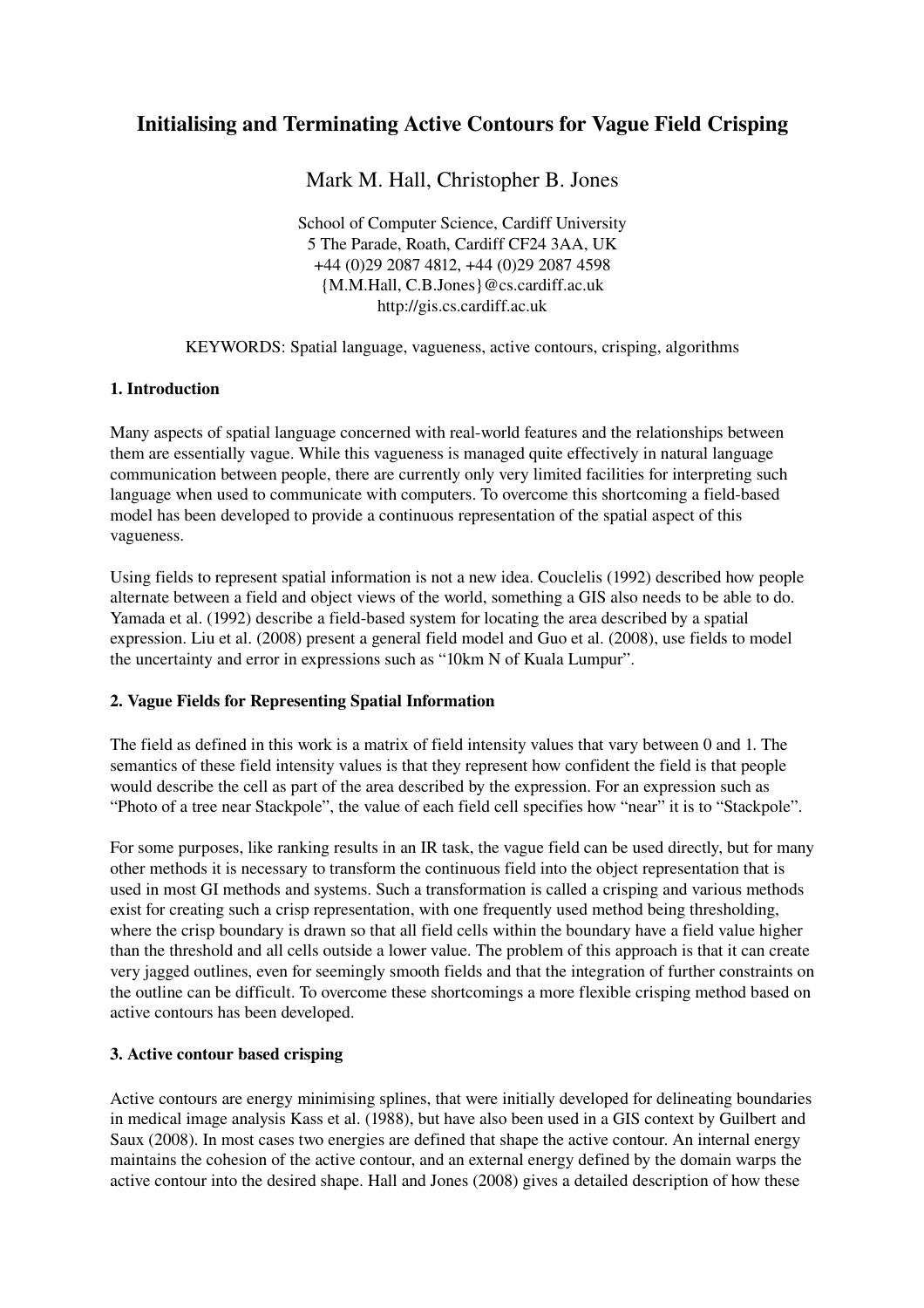energies are iteratively applied to the active contour to create the boundary (see example in Figure 1). This paper expands upon that work and provides approaches on the problems of active contour initialisation and termination.



Figure 1. Vague field for the spatial preposition "north of" (left) and a crisping of the field (right, black line). The black x marks the position relative to which the field models "north-of-ness".

# 3.1. Active Contour Initialisation

Initialising the active contour is an important question, as the initial shape of the active contour directly influences the result quality and processing time. A simplistic approach would be to initialise the active contour as a rectangle around the whole field. While this is guaranteed to produce a consistent result, it is computationally inefficient. A more precise initial shape is required, without sacrificing result quality.

The basic concept for this more optimal initialisation is to use an arbitrary thresholding of the field as the initial shape. More complex spatial expressions such as "Old tree near Stackpole, north of the lily ponds in Pembrokeshire, UK" create multiple fields ("near Stackpole", "north of the lily ponds", "Pembrokeshire", "UK") and to avoid having to threshold the combination of these fields the active contour is initialised using only the field created by the first spatial sub-expression ("near Stackpole"), based on the assumption that the first subexpression is the focus of the whole expression. The threshold is calculated on this field and then to simplify the initial shape the convex hull of the threshold points is determined, the vertices of the convex hull becoming the control points of the active contour.

# 3.2. Active Contour Termination

The second problem is how to determine when to stop the active contouring process. The simplest approach is to place a hard limit on the number of iterations that the active contour runs through. This has one major problem and that is that it is impossible to find one number of iterations that always produces good quality results and is computationally efficient. If the number of iterations is too small, then the result might not be correct, as there were still major changes happening in the active contour's shape. On the other hand choosing too high a number leads to wasted iterations, after the active contour has already achieved its final shape. To overcome this a dynamic termination based on the total energy (the sum of energies acting on all control points) in the active contour and the number of modified control points is presented. Clearly evaluating the number of control points that move between iterations is the most precise method, but also computationally very intensive, so the total energy changes are used as filters to determine when to check control point modification.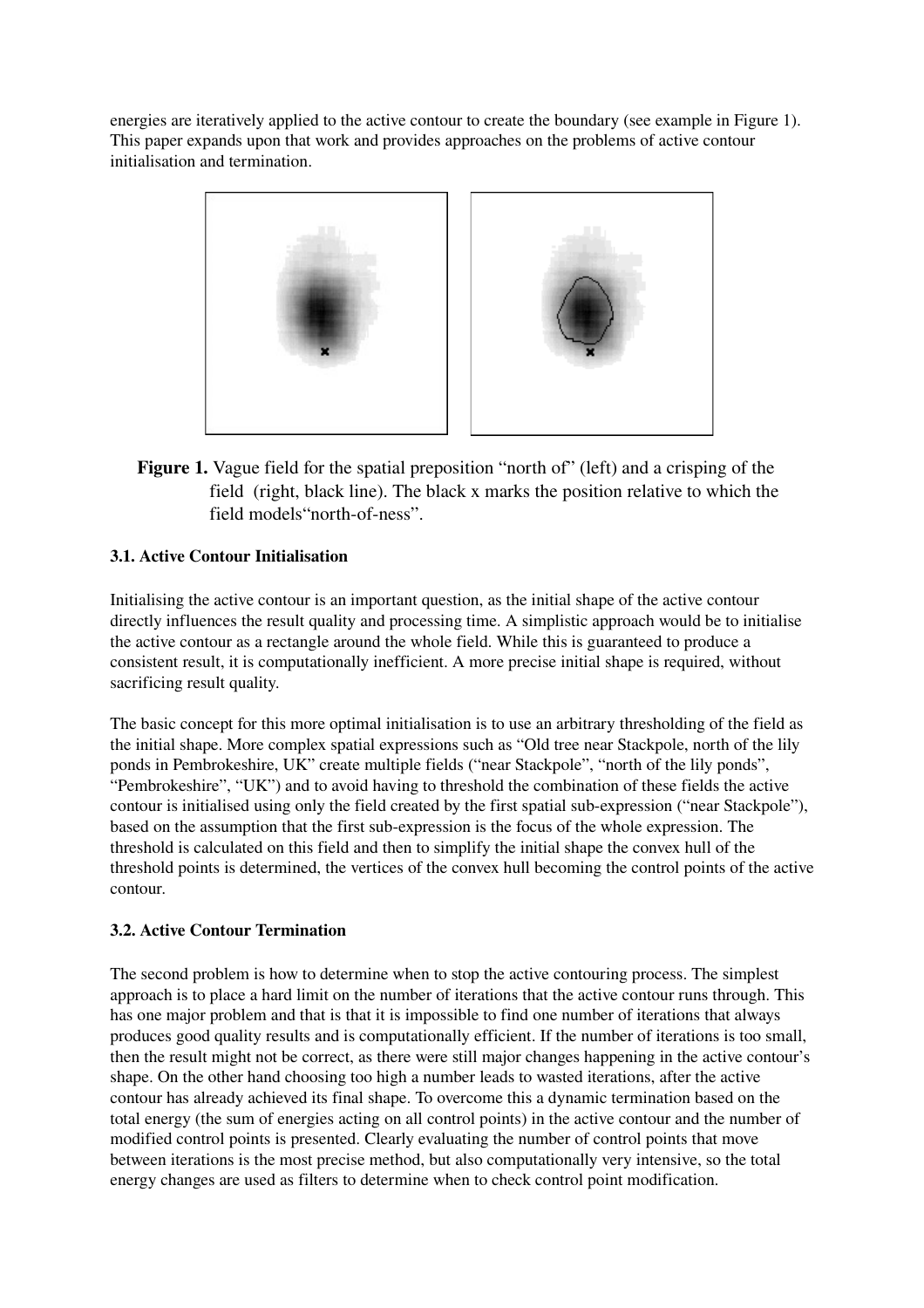In order to be able to evaluate the active contour changes, a history of the control point locations and total energies for the previous ten iterations is maintained. On the total energies two thresholds  $\alpha$  and  $β$  are used to determine when to check control point locations, where  $α$  is the maximum total change between the oldest and newest item in the history and  $\beta$  the maximum change between consecutive steps. In the shape comparisons the newest shape is compared to all previous shapes by calculating the number of control points that have moved. The comparison is based on the set of control point coordinates and not control point identity, in order to not falsely detect control points switching location as active contour changes. The active contour terminates if the number of modified control locations is zero or a hard limit of 2000 iterations is reached to guarantee termination.

## 4. Conclusions

Vagueness in natural language expressions needs to be modelled to enable their use in GIS, and a field-based model has been developed for this task. To integrate this continuous vague field with existing, crisp GIS methods and systems an active contour based crisping algorithm has been developed. This paper focuses on how to initialise and terminate this algorithm.

For the initialisation problem an algorithm was presented that determines the central field in the spatial expression and then uses a combination of thresholding and convex hull calculation to provide an initial shape for the active contour. Termination is based on a two-step approach that combines the total energy acting on the active contour and the movement of the active contour's control points to determine when the final active contour state has been reached. The combination of these two methods improves the efficiency of the crisping algorithm, while maintaining the result quality.

Future work will focus on evaluation. A series of human-subject tests is planned to determine how people rate the crisp shapes. Further spatial prepositions and handling of more complex spatial expressions is also being investigated.

## 6. Acknowledgements

This material is based upon work supported by the European Community in the TRIPOD (FP6 cr n  $°045335)$  project.

## **References**

Couclelis H (1992) People manipulate objects (but cultivate fields): Beyond the raster-vector debate in GIS *Theories and Methods of Spatio-Temporal Reasoning in Geographic Space* 639/1992 pp65-67

Guilbert E and Saux E  $(2008)$  Cartographic generalisation of lines based on a B-spline snake model *International Journal of Geographical Information Science* 22(8) pp847-870

Guo Q et al. (2008) Georeferencing locality descriptions and computing associated uncertainty using a probabilistic approach *International Journal of Geographical Information Science* 22(10) pp1067-1090

Hall M M, Jones C B (2008) A Field Based Representation for Vague Areas Defined by Spatial Prepositions *Methodologies and Resources for Processing Spatial Language, Workshop at LREC'2008*

Kass M et al. (1988) Snakes: Active Contour Models *International Journal of Computer Vision* 1(4) pp321-331

Liu Y et al. (2008) Towards a General Field model and its order in GIS *International Journal of*